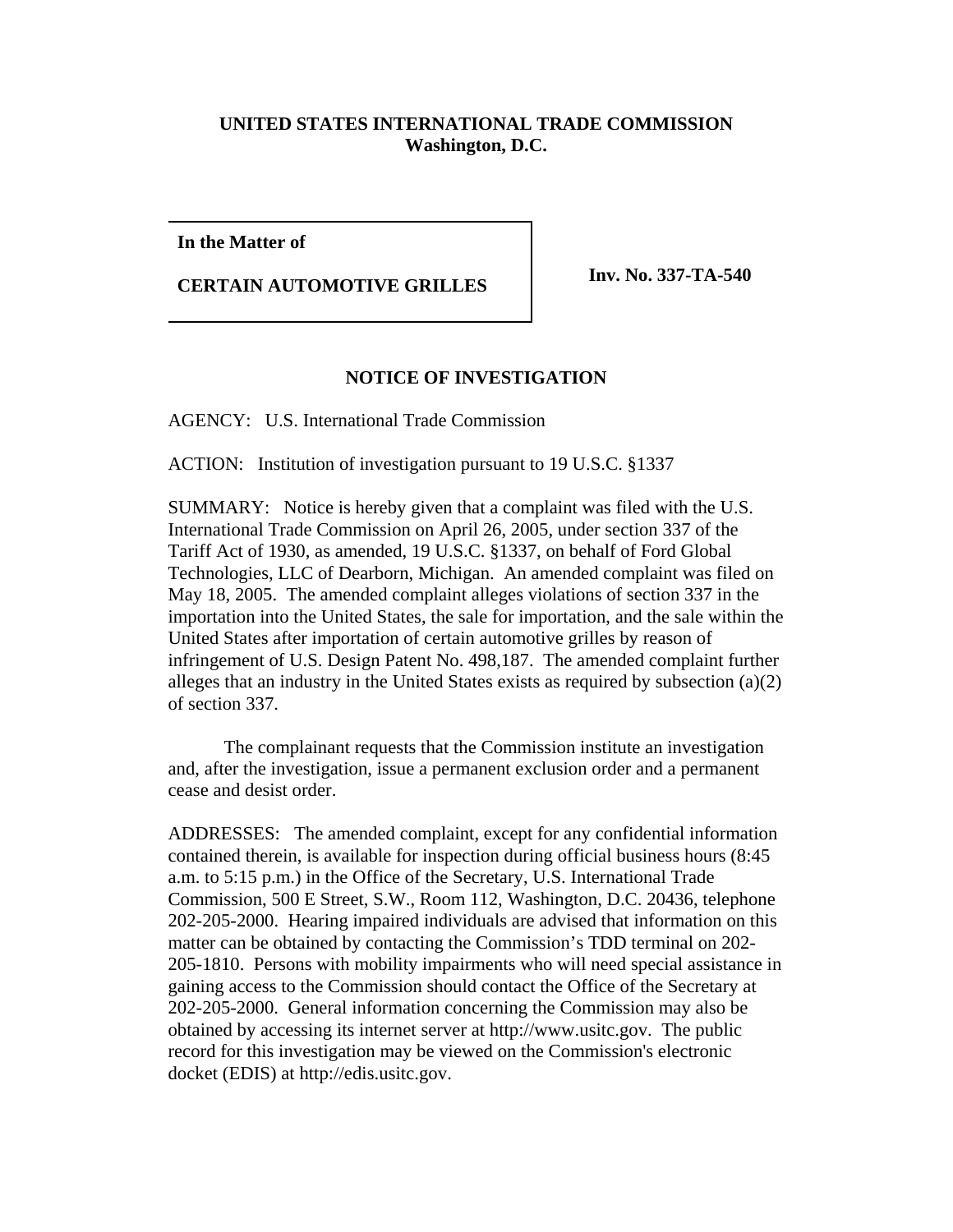FOR FURTHER INFORMATION CONTACT: Thomas S. Fusco, Esq., Office of Unfair Import Investigations, U.S. International Trade Commission, telephone 202-205-2571.

AUTHORITY: The authority for institution of this investigation is contained in section 337 of the Tariff Act of 1930, as amended, and in section 210.10 of the Commission's Rules of Practice and Procedure, 19 C.F.R. § 210.10 (2004).

SCOPE OF INVESTIGATION: Having considered the amended complaint, the U.S. International Trade Commission, on May 20, 2005, ORDERED THAT –

(1) Pursuant to subsection (b) of section 337 of the Tariff Act of 1930, as amended, an investigation be instituted to determine whether there is a violation of subsection  $(a)(1)(B)$  of section 337 in the importation into the United States, the sale for importation, or the sale within the United States after importation of certain automotive grilles by reason of infringement of U.S. Design Patent No. 498,187, and whether an industry in the United States exists as required by subsection (a)(2) of section 337.

(2) For the purpose of the investigation so instituted, the following are hereby named as parties upon which this notice of investigation shall be served:

(a) The complainant is  $-$ 

Ford Global Technologies, LLC 600 Parklane Towers East One Parklane Boulevard Dearborn, Michigan 48126

(b) The respondents are the following entities alleged to be in violation of section 337, and are the parties upon which the amended complaint is to be served:

> Keystone Automotive Industries, Inc. 700 East Bonita Pomona, California 91767

> Y.C.C. Parts Manufacturing Co., Ltd. No. 21, Si Chou Road, Si Hai Village Ta Yuan Hsiang, Tao-yuan Hsien Taiwan

(c) Thomas S. Fusco, Esq., Office of Unfair Import Investigations, U.S. International Trade Commission, 500 E Street, S.W., Suite 401, Washington,